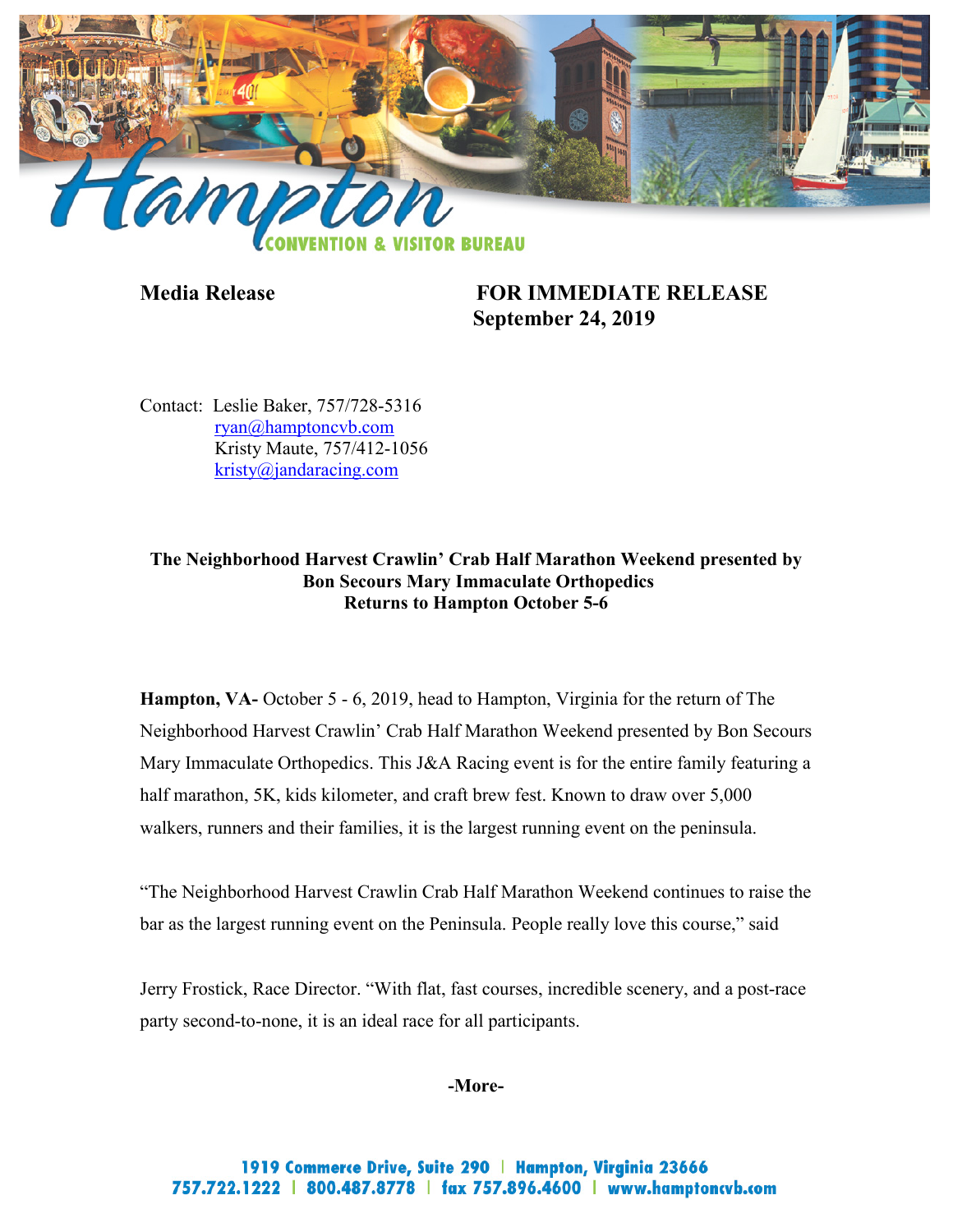The Hampton communities really get behind this race and come out to cheer and support our runners. This year we are expecting over 5,000 runners from over 35 states."

Adding to the weekend excitement, participants can also take part in Yoga under the Sails! This all-level yoga class will be held on Saturday, October 5<sup>th</sup> with Studio Bamboo Yoga.

In addition to our races, the Hampton Roads Convention Center will host a Sports & Fitness Expo on Friday, October 4th from 2:00 p.m. – 6:00 p.m. and Saturday, October  $5<sup>th</sup>$  from 11:00 a.m.  $-4:00$  p.m. The free expo will include sports retailers, sports performance services, and various charitable opportunities.

All Half Marathon and 5K participants will receive a unique medal, a short-sleeve technical shirt, and access to the post-race Craft Brew Fest where they can enjoy Virginia craft brews, Maryland-style crab soup from the Culinary Institute of Virginia and live music.

# **Schedule**

# **Friday, October 4**

|  |  | $2:00$ p.m. $-6:00$ p.m. |  |
|--|--|--------------------------|--|
|--|--|--------------------------|--|

Sports  $&$  Fitness Expo and packet pickup at the Hampton Roads Convention Center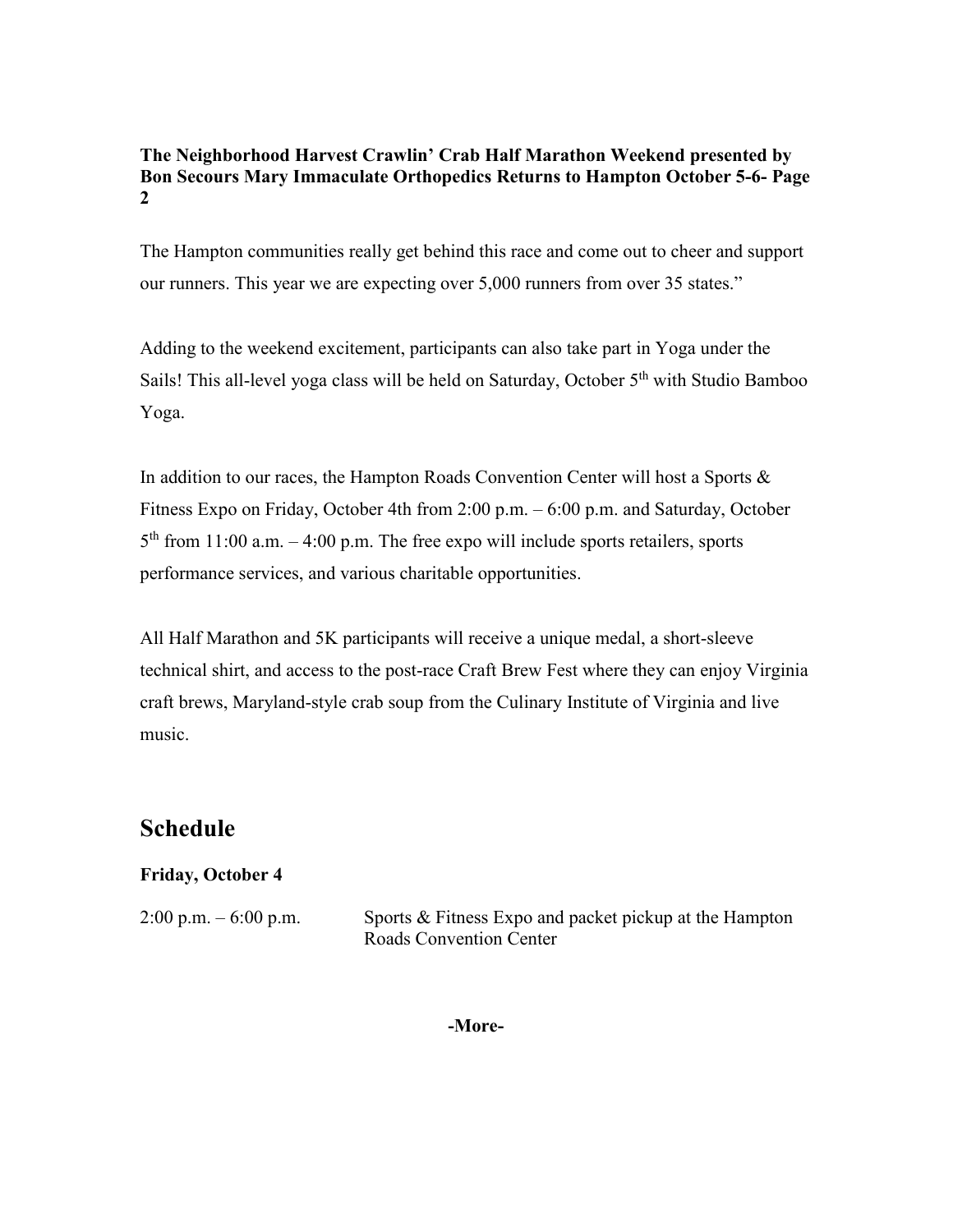#### **Saturday, October 5**

| 7:00 a.m. $-9:15$ a.m.    | Packet Pick Up at the Hampton Roads Convention Center                                            |
|---------------------------|--------------------------------------------------------------------------------------------------|
| $8:00$ a.m.               | 5K Start                                                                                         |
| $8:30$ a.m. $-11:00$ a.m. | <b>Craft Brew Fest</b>                                                                           |
| $9:30$ a.m.               | Kids Kilometer (1K) Start                                                                        |
| 11:00 a.m. $-4:00$ p.m.   | Sports & Fitness Expo and Half Marathon Packet Pick Up<br>at the Hampton Roads Convention Center |
| 11:30 a.m. $- 12:30$ p.m. | Yoga under the Sails                                                                             |
| <b>Sunday, October 6</b>  |                                                                                                  |
| 6:00 a.m. $-7:30$ a.m.    | Packet Pick Up at the Hampton Roads Convention Center                                            |
| $7:30$ a.m.               | <b>Half Marathon Start</b>                                                                       |
| $8:30$ a.m. $-12:30$ p.m. | <b>Craft Brew Fest</b>                                                                           |

\*All races start in front of the Hampton Roads Convention Center between the center and the Hampton Coliseum

#### **Racing Highlights**

- Three separate races: Half Marathon, 5K, and Kids 1K.
- Shell Yeah Challenge where you can run in both the 5K and Half Marathon.

• Largest numbers of participants ever for a running road race on the Virginia Peninsula.

• A Sports & Fitness Expo at the Hampton Roads Convention Center.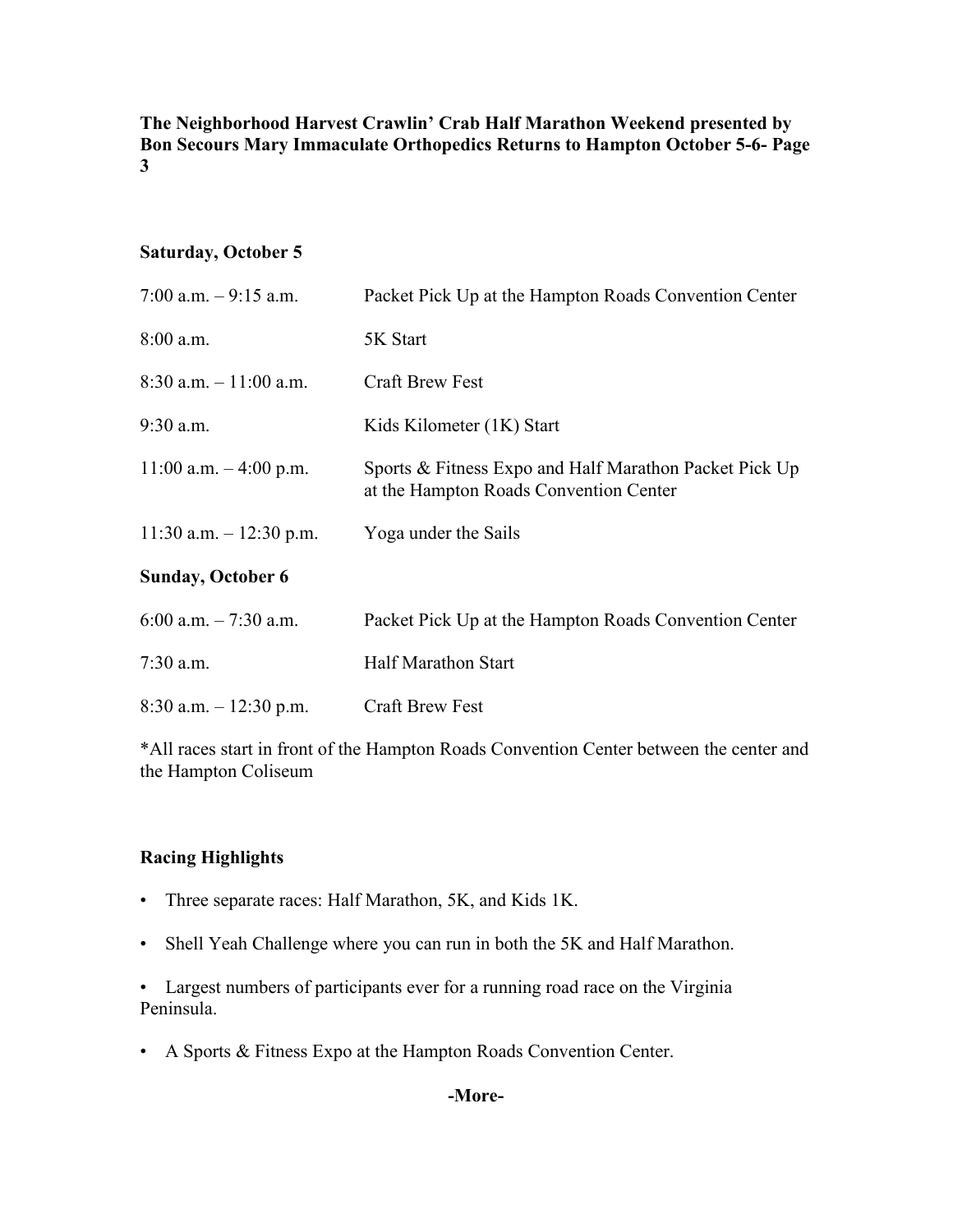- Flat, fast courses through historic downtown and along the Chesapeake Bay and Hampton Roads Harbor.
- DJs, radio stations, and entertainment zones throughout the courses.

• Outdoor Craft Brew Fest with live music, Maryland-style Crab Soup from the Culinary Institute of Virginia and Virginia craft beers.

- Technical shirts for all runners (5K/Half) (men and women sizes).
- Additional Finisher Item.
- Medal for all finishers.

# **Registration Cost**

| <b>Half Marathon</b>  | \$105 Through Friday |
|-----------------------|----------------------|
|                       | \$115 Race Weekend   |
| 5K                    | \$50 Through Friday  |
|                       | \$55 Race Weekend    |
| <b>Shell Yeah!</b>    | \$160 Through Friday |
|                       | \$175 Race Weekend   |
| <b>Kids Kilometer</b> | \$25 Through Friday  |
|                       | \$30 Race Weekend    |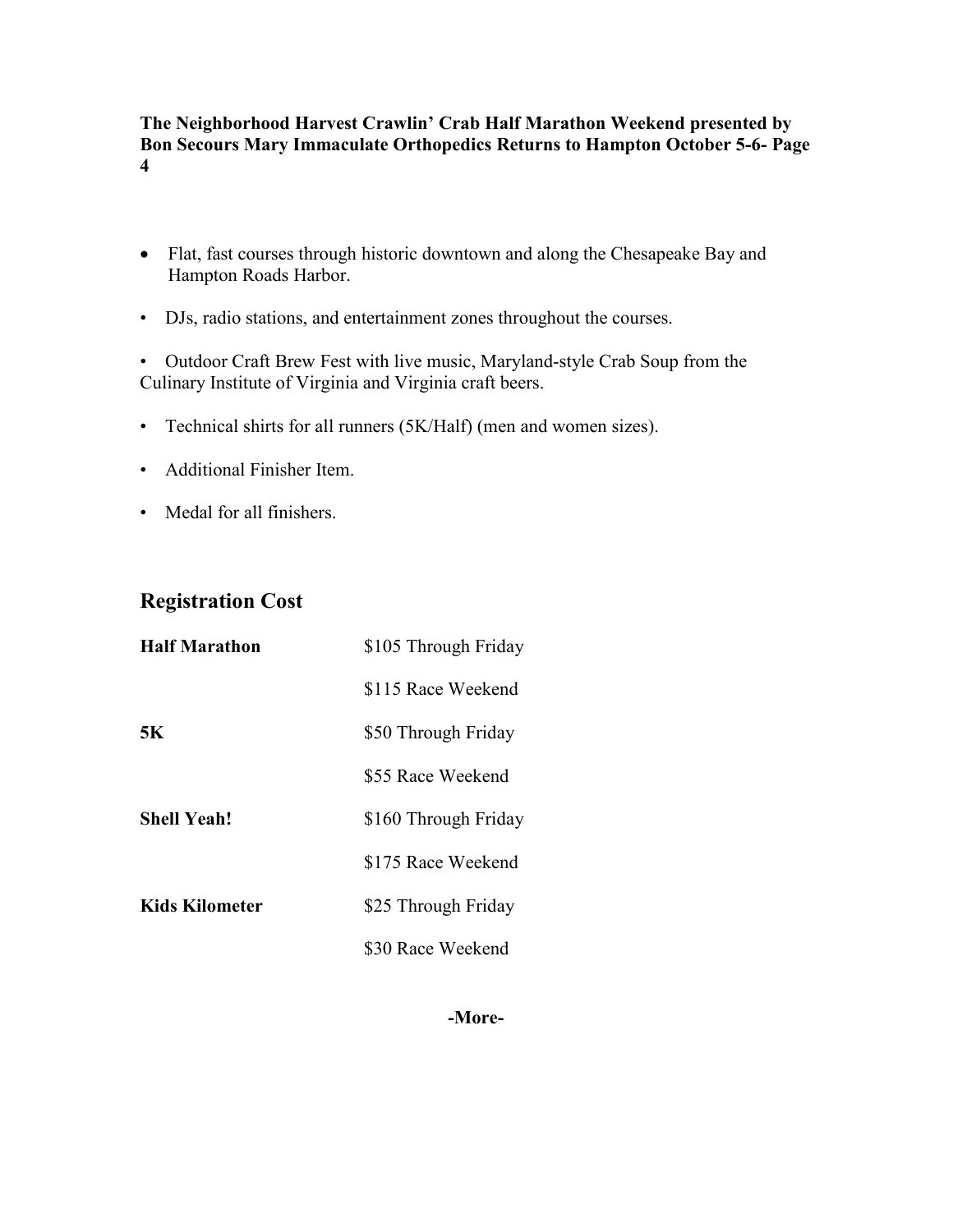#### **Location**

Hampton Roads Convention Center 1610 Coliseum Drive Hampton, VA 23666

For more information on Crawlin' Crab Half Marathon Weekend, dial 757/412-1056. For further details, including registration, visit [www.crawlincrabhalf.com.](http://www.crawlincrabhalf.com/)

J&A Racing is a nationally recognized race management company based in Virginia Beach, Virginia. With a portfolio of seven events and two training programs, J&A Racing's mission is to promote and support healthy lifestyles and the sport of running through all stages of life. Since 2003 when J&A Racing Owners Amy and Jerry Frostick took over the Shamrock Sportsfest, the Yuengling Shamrock Marathon Weekend has become one of the most popular running events in the country, growing from 3,000 participants to a record 30,000 in 2015. Additionally, J&A organizes the Anthem Wicked 10K, Old Point National Bank Monster Mile and Mini Monster 1K; the MSP Design Group Big Blue 5K; the Surf-N-Santa 5 Miler; The Neighborhood Harvest Crawlin' Crab Half Marathon & 5K; the Chartway Norfolk Harbor Half Marathon and We Promise Foundation Norfolk Harbor 5K; and the ADP Corporate 5K. For more information on J&A Racing's events, visit [jandaracing.com.](http://www.jandaracing.com/)

Partially bordered by the Hampton Roads harbor and Chesapeake Bay, Hampton, with the 344,000 sq. ft. Hampton Roads Convention Center and the award-winning Hampton Coliseum, is located in the center of Coastal Virginia and the Hampton Roads metropolitan area. Hampton is the site of America's first continuous English-speaking settlement, the site of the first arrival of Africans in English North America, and is home